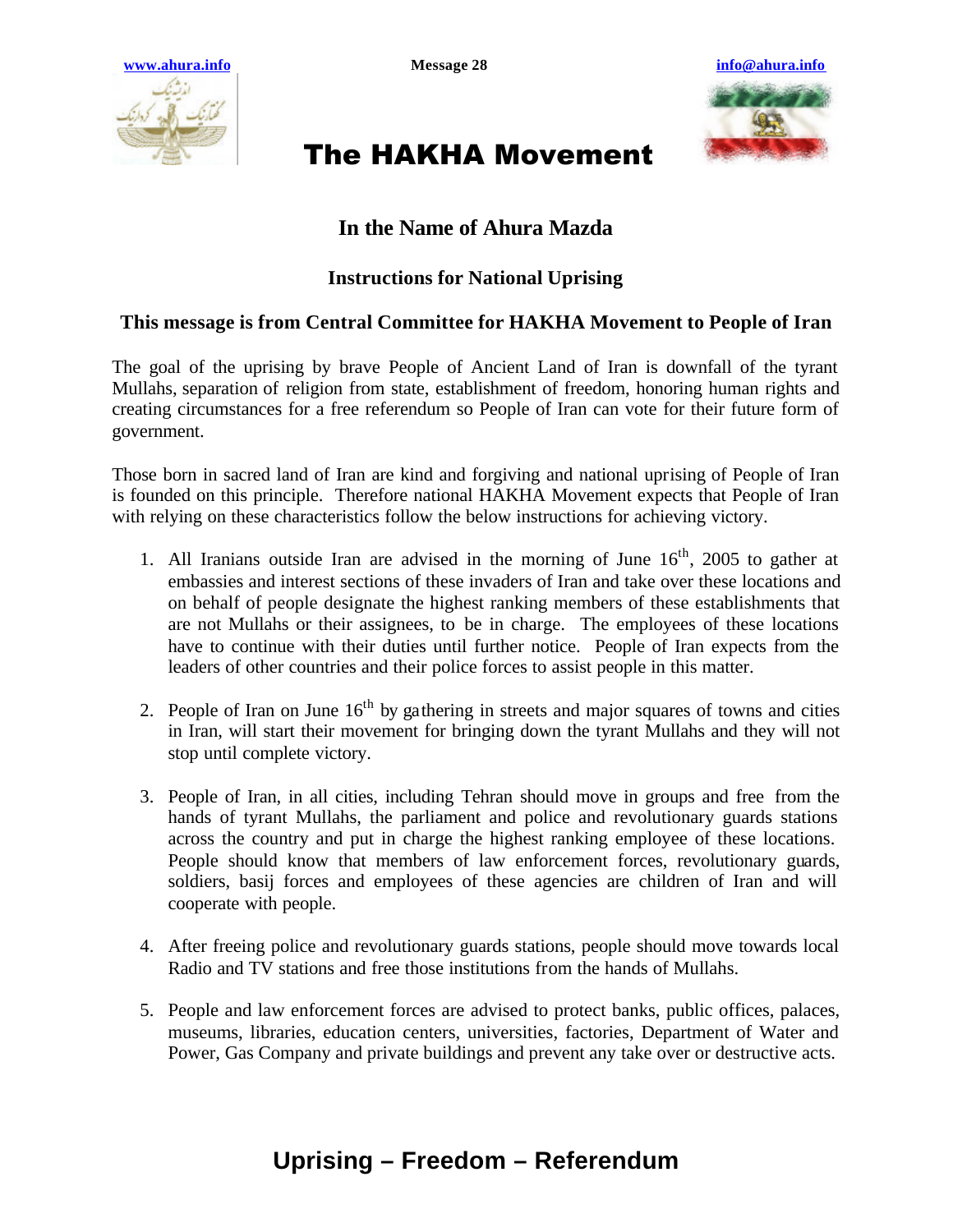



### The HAKHA Movement

- 6. People are advised to free airports and associated businesses in Tehran and other cities from the hands of tyrant Mullahs and prevent the escape of the Mullahs and their henchmen and designate the highest ranking non-Mullah personnel of these establishments to manage them.
- 7. Pilots and employees of airports across the country are advised to stop working from the morning of June 16th until the complete victory of the uprising.
- 8. Doctors, nurses, hospital workers, health centers, pharmacies, fire stations, Department of Water and Power, Gas Company and grocery stores are advised to continue with their duties on the day of uprising and days following.
- 9. All farmers, workers and employees and engineers of public companies, Oil Company and refineries are to stop working in the afternoon of June 15th until further notice, and on morning of June  $16<sup>th</sup>$  join people in the uprising.
- 10. Military personnel, revolutionary guards and basijis, cooperate with the people and free the borders, oil, gas and power installations, bridges, damns and national resources from the hands of Mullahs and take over the security of our national wealth. Rest assured that your efforts and services will be repaid.
- 11. Employees and engineers of nuclear installations across the country and the security guards for these installations should stay at their posts during the uprising and protect these installations. People should stay away from these locations and allow their security personnel to do their duties.
- 12. The officers and soldiers of Imperial Army should assist and guide People during the uprising.
- 13. Everyone should strive towards releasing political prisoners, so they together with prison guards can join the uprising.
- 14. All bazaar merchants and storekeepers are to close their places of business and with their employees join the uprising until its complete victory.
- 15. Teachers, directors and employees of educational institutions and their students should not attend these institutions and join the uprising until its complete victory.
- 16. Athletes, women and youth are to join the uprising and assist in downfall of Mullahs.
- 17. Taxi drivers, cab companies and buses are to join the uprising and for protecting the people, create road blocks.

### **Uprising – Freedom – Referendum**